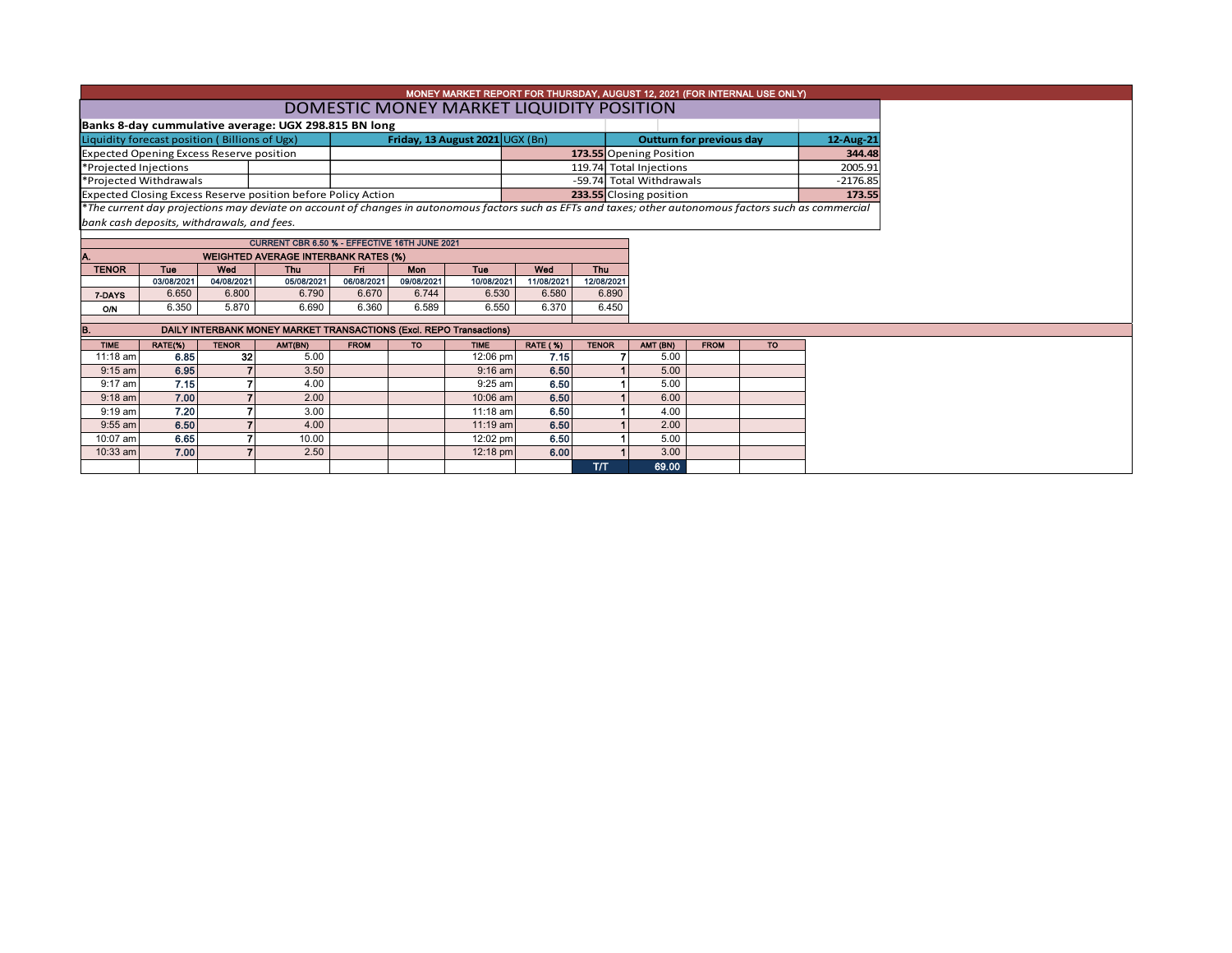| $\overline{c}$ .<br>CBR AND THE 7- DAY WAR INTERBANK RATES                                                                           |                                                                                                                                                                                                                                                                             |                         |                                                                                       |                                                                                     |                           |                    |                |              |                                |  |  |  |  |  |  |
|--------------------------------------------------------------------------------------------------------------------------------------|-----------------------------------------------------------------------------------------------------------------------------------------------------------------------------------------------------------------------------------------------------------------------------|-------------------------|---------------------------------------------------------------------------------------|-------------------------------------------------------------------------------------|---------------------------|--------------------|----------------|--------------|--------------------------------|--|--|--|--|--|--|
| 9.000<br>8.500<br>8.000<br>7.500<br>7.000<br>6.500<br>6.000<br>5.500<br>5.000<br>4.500<br>4.000                                      | 9.500<br><br>*********<br>$\bullet \bullet \bullet \bullet \bullet \bullet \bullet \bullet \bullet$<br>23/07/2021 26/07/2021 27/07/2021 28/07/2021 29/07/2021 30/07/2021 02/08/2021 03/08/2021 04/08/2021 05/08/2021 06/08/2021 09/08/2021 10/08/2021 11/08/2021 12/08/2021 |                         |                                                                                       |                                                                                     |                           |                    |                |              |                                |  |  |  |  |  |  |
|                                                                                                                                      | • Overnight WAR -7-day WAR - CBR rate - Upper bound -Lower bound                                                                                                                                                                                                            |                         |                                                                                       |                                                                                     |                           |                    |                |              |                                |  |  |  |  |  |  |
| D.                                                                                                                                   |                                                                                                                                                                                                                                                                             |                         |                                                                                       |                                                                                     |                           |                    |                |              |                                |  |  |  |  |  |  |
| <b>DATE</b>                                                                                                                          | MONETARY POLICY OPERATIONS MATURITIES PROFILE: (12-AUG- 2021 TO 09-SEPT- 2021)<br><b>THUR</b><br><b>THUR</b><br><b>THUR</b><br><b>THUR</b><br><b>THUR</b><br><b>TOTAL</b>                                                                                                   |                         |                                                                                       |                                                                                     |                           |                    |                |              |                                |  |  |  |  |  |  |
|                                                                                                                                      | 19-Aug-21                                                                                                                                                                                                                                                                   | 26-Aug-21               | 02-Sep-21                                                                             | 09-Sep-21<br>16-Sep-21                                                              |                           |                    |                |              |                                |  |  |  |  |  |  |
| <b>REPO</b>                                                                                                                          | 274.34                                                                                                                                                                                                                                                                      | $\sim$                  | $\overline{\phantom{a}}$                                                              | $\overline{\phantom{a}}$<br>$\overline{\phantom{a}}$                                | 274.34                    |                    |                |              |                                |  |  |  |  |  |  |
| <b>REV REPO</b>                                                                                                                      | $\sim$                                                                                                                                                                                                                                                                      | ÷                       | ×.                                                                                    | $\sim$                                                                              | $\sim$                    |                    |                |              |                                |  |  |  |  |  |  |
| <b>DEPO AUCT</b><br><b>TOTALS</b>                                                                                                    | 59.13<br>333.48                                                                                                                                                                                                                                                             | 132.40<br>132.40        | $\sim$<br>$\sim$                                                                      | 135.30<br>$\sim$<br>135.30<br>$\sim$                                                | 326.83<br>601.18          |                    |                |              |                                |  |  |  |  |  |  |
|                                                                                                                                      |                                                                                                                                                                                                                                                                             |                         |                                                                                       | Total O/S Deposit Auction balances held by BOU up to 07 October Q912021: UGX 645 BN |                           |                    |                |              |                                |  |  |  |  |  |  |
|                                                                                                                                      |                                                                                                                                                                                                                                                                             |                         |                                                                                       | Total O/S Repo, Reverse Repo & Deposit Auction balances held by BOU: UGX 919 BN     |                           |                    |                |              |                                |  |  |  |  |  |  |
|                                                                                                                                      | (EI) STOCK OF TREASURY SECURITIES                                                                                                                                                                                                                                           |                         |                                                                                       | Eii)                                                                                |                           |                    |                |              |                                |  |  |  |  |  |  |
| <b>MONETARY POLICY MARKET OPERATIONS</b><br>(VERTICAL REPOS, REV-REPOS & DEPOSIT AUCTIONS)<br>LAST TBIILS ISSUE DATE: 12-AUGUST-2021 |                                                                                                                                                                                                                                                                             |                         |                                                                                       |                                                                                     |                           |                    |                |              |                                |  |  |  |  |  |  |
|                                                                                                                                      | On-the-run O/S T-BILL STOCKs (Bns-UGX)                                                                                                                                                                                                                                      |                         | 5,022.07                                                                              | 13/08/2021<br>OMO                                                                   | <b>ISSUE DATE</b>         | <b>AMOUNT</b>      | <b>WAR</b>     | <b>RANGE</b> | <b>TENOR</b>                   |  |  |  |  |  |  |
|                                                                                                                                      | On-the-run O/S T-BONDSTOCKs(Bns-UGX)                                                                                                                                                                                                                                        |                         | 20,526.79                                                                             | 13/08/2021 REPO                                                                     | $02$ -Jul                 | 225.00             | 6.500          |              | 6                              |  |  |  |  |  |  |
|                                                                                                                                      | TOTAL TBILL & TBOND STOCK- UGX                                                                                                                                                                                                                                              |                         | 25,548.86                                                                             | <b>REPO</b>                                                                         | $30 - Jun$                | 395.00             | 6.500          |              |                                |  |  |  |  |  |  |
| O/S=Outstanding                                                                                                                      |                                                                                                                                                                                                                                                                             |                         |                                                                                       | <b>REPO</b>                                                                         | 07-Jul                    | 354.00             | 6.500          |              | $\overline{1}$                 |  |  |  |  |  |  |
| <b>MATURITY</b>                                                                                                                      | <b>TOTAL STOCK YTM (%)</b>                                                                                                                                                                                                                                                  |                         | <b>CHANGE IN</b>                                                                      | <b>REPO</b><br><b>DAUT</b>                                                          | $08$ -Jul                 | 1,546.50           | 6.500          |              | $\overline{7}$                 |  |  |  |  |  |  |
| 91                                                                                                                                   | (BN UGX)<br>100.38                                                                                                                                                                                                                                                          | AT CUT OFF <sup>®</sup> | YTM (+/-)<br>$-0.104$                                                                 | <b>DAUT</b>                                                                         | $15 -$ Jul<br>$15$ -Jul   | 35.11<br>49.47     | 6.946<br>6.950 |              | 28<br>56                       |  |  |  |  |  |  |
| 182                                                                                                                                  | 390.51                                                                                                                                                                                                                                                                      | 7.298<br>8.869          | $-0.131$                                                                              | <b>DAUT</b>                                                                         | $15$ -Jul                 | 36.50              | 7.200          |              | 84                             |  |  |  |  |  |  |
| 364                                                                                                                                  | 4,531.18                                                                                                                                                                                                                                                                    | 10.150                  | $-0.095$                                                                              | <b>REPO</b>                                                                         | $15$ -Jul                 | 1,253.50           | 6.500          |              | $\overline{7}$                 |  |  |  |  |  |  |
| 2YR                                                                                                                                  | $\sim$                                                                                                                                                                                                                                                                      | 11.500                  | $-1.500$                                                                              | <b>REPO</b>                                                                         | $16$ -Jul                 | 302.00             | 6.500          |              | $6\phantom{1}$                 |  |  |  |  |  |  |
| 3YR                                                                                                                                  | $\sim$                                                                                                                                                                                                                                                                      | 12.800                  | $-1.197$                                                                              | <b>REVREPO</b>                                                                      | $21 -$ Jul                | 314.06             | 6.500          |              | $\overline{1}$                 |  |  |  |  |  |  |
| 5YR                                                                                                                                  | 1,589.27                                                                                                                                                                                                                                                                    | 13.409                  | $-1.691$                                                                              | <b>REPO</b>                                                                         | $22$ -Jul                 | 1,418.00           | 6.500          |              | $\overline{7}$                 |  |  |  |  |  |  |
| 10YR                                                                                                                                 | 9,703.84                                                                                                                                                                                                                                                                    | 13.739                  | $-2.231$                                                                              | <b>REPO</b>                                                                         | 28-Jul                    | 228.04             | 6.500          |              | $\overline{1}$                 |  |  |  |  |  |  |
| 15YR                                                                                                                                 | 7,946.63                                                                                                                                                                                                                                                                    | 14.400                  | $-1.700$                                                                              | <b>DAUT</b>                                                                         | $29 -$ Jul                | 39.79              | 6.946          |              | 28                             |  |  |  |  |  |  |
| <b>20YR</b>                                                                                                                          | 1,287.05                                                                                                                                                                                                                                                                    | 15.950                  | $-1.040$                                                                              | <b>DAUT</b>                                                                         | 29-Jul                    | 49.47              | 6.950          |              | 56                             |  |  |  |  |  |  |
|                                                                                                                                      |                                                                                                                                                                                                                                                                             |                         | Cut OFF is the lowest price/ highest yield that satisfies the auction awarded amount. | <b>DAUT</b>                                                                         | $29 -$ Jul                | 49.17              | 7.299          |              | 84                             |  |  |  |  |  |  |
|                                                                                                                                      |                                                                                                                                                                                                                                                                             |                         |                                                                                       | <b>REPO</b><br><b>REPO</b>                                                          | 29-Jul<br>02-Aug          | 1,403.00<br>418.00 | 6.500<br>6.500 |              | $\overline{7}$<br>$\mathbf{3}$ |  |  |  |  |  |  |
|                                                                                                                                      |                                                                                                                                                                                                                                                                             |                         |                                                                                       | <b>REPO</b>                                                                         | $04-Auq$                  | 225.50             | 6.500          |              | $\overline{1}$                 |  |  |  |  |  |  |
|                                                                                                                                      |                                                                                                                                                                                                                                                                             |                         |                                                                                       | <b>REPO</b>                                                                         | $05$ -Aug -               | 1,501.00           | 6.500          |              | $\overline{7}$                 |  |  |  |  |  |  |
|                                                                                                                                      |                                                                                                                                                                                                                                                                             |                         |                                                                                       | <b>REPO</b>                                                                         | 09-Aug                    | 143.00             | 6.500          |              | $\mathbf{3}$                   |  |  |  |  |  |  |
|                                                                                                                                      |                                                                                                                                                                                                                                                                             |                         |                                                                                       | <b>DAUT</b>                                                                         | 12-Aug                    | 59.02              | 7.384          |              | 84                             |  |  |  |  |  |  |
|                                                                                                                                      |                                                                                                                                                                                                                                                                             |                         |                                                                                       | <b>DAUT</b>                                                                         | 12-Aug                    | 79.74              | 7.003          |              | 56                             |  |  |  |  |  |  |
| <b>DAUT</b><br>6.906<br>28<br>$12 - A u$<br>84.85                                                                                    |                                                                                                                                                                                                                                                                             |                         |                                                                                       |                                                                                     |                           |                    |                |              |                                |  |  |  |  |  |  |
|                                                                                                                                      |                                                                                                                                                                                                                                                                             |                         |                                                                                       | <b>REPO</b>                                                                         | 12-Aug                    | 1,474.00           | 6.500          |              | $\overline{7}$                 |  |  |  |  |  |  |
|                                                                                                                                      |                                                                                                                                                                                                                                                                             |                         |                                                                                       |                                                                                     | WAR-Weighted Average Rate |                    |                |              |                                |  |  |  |  |  |  |